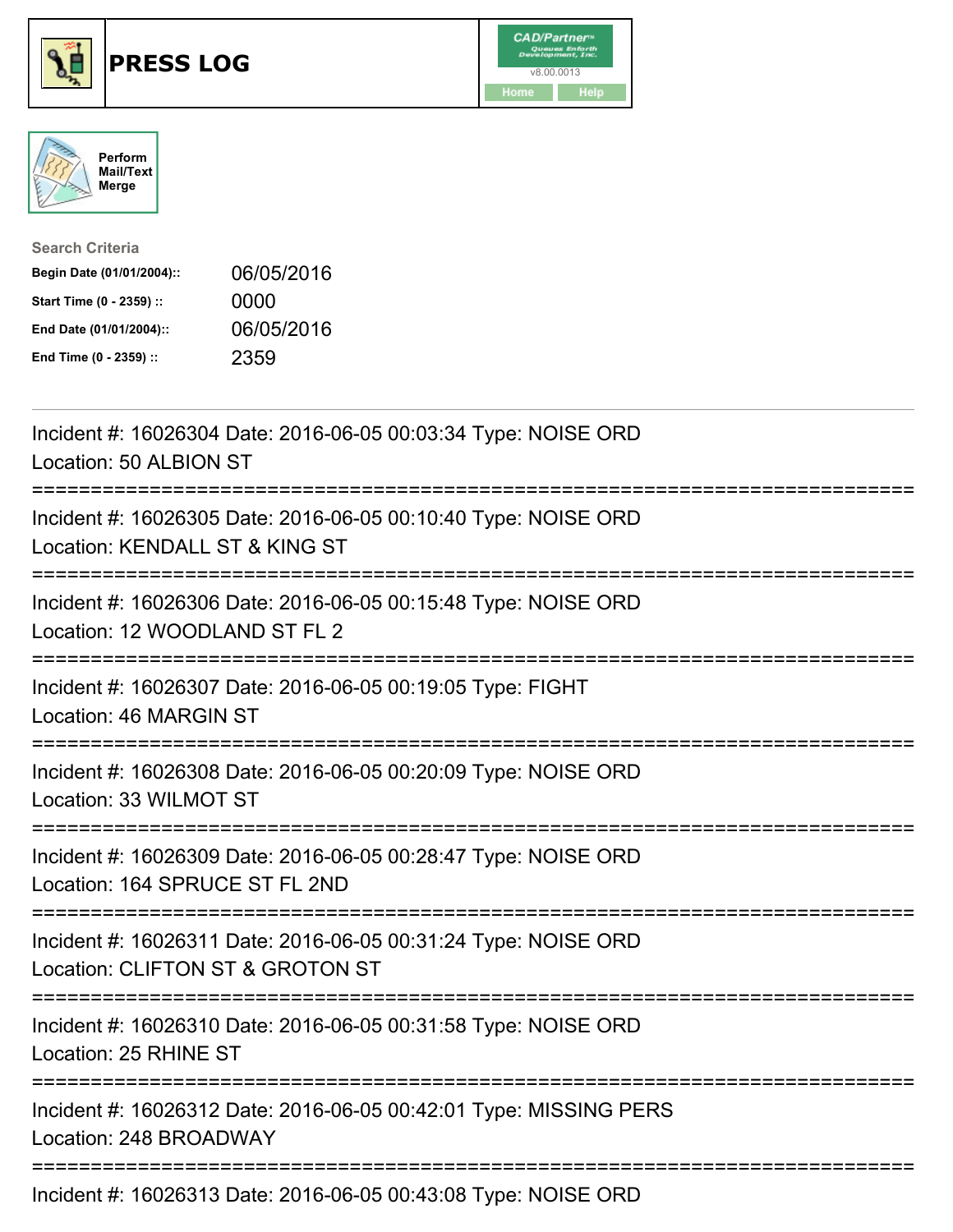| Location: 57 WALNUT ST                                                                             |
|----------------------------------------------------------------------------------------------------|
| Incident #: 16026314 Date: 2016-06-05 00:53:41 Type: NOISE ORD<br>Location: 100 BERKELEY ST        |
| Incident #: 16026315 Date: 2016-06-05 01:03:07 Type: NOISE ORD<br>Location: 60 MARGIN ST           |
| Incident #: 16026316 Date: 2016-06-05 01:20:04 Type: NOISE ORD<br>Location: 40 EUTAW ST            |
| Incident #: 16026317 Date: 2016-06-05 01:21:36 Type: M/V STOP<br>Location: FRANKLIN ST & LOWELL ST |
| Incident #: 16026318 Date: 2016-06-05 01:22:33 Type: DOMESTIC/PROG<br>Location: 13 DUCKETT AV      |
| Incident #: 16026319 Date: 2016-06-05 01:23:33 Type: NOISE ORD<br>Location: 81 BAILEY ST           |
| Incident #: 16026320 Date: 2016-06-05 01:25:51 Type: NOISE ORD<br>Location: 586 HAVERHILL ST       |
| Incident #: 16026321 Date: 2016-06-05 01:26:45 Type: M/V STOP<br>Location: BROADWAY & ESSEX ST     |
| Incident #: 16026322 Date: 2016-06-05 01:26:52 Type: UNWANTEDGUEST<br>Location: 47 TREMONT ST FL 1 |
| Incident #: 16026323 Date: 2016-06-05 01:29:12 Type: GANG<br>Location: 250 CANAL ST                |
| Incident #: 16026324 Date: 2016-06-05 01:36:08 Type: M/V STOP<br>Location: HAVERHILL ST & PERRY AV |
| Incident #: 16026325 Date: 2016-06-05 01:37:21 Type: NOISE ORD<br>Location: 19 DORCHESTER ST       |
| Incident #: 16026326 Date: 2016-06-05 01:39:43 Type: NOISE ORD<br>Location: 6 GALE ST              |
| Incident #: 16026327 Date: 2016-06-05 01:39:48 Tyne: MAI STOP                                      |

Incident #: 16026327 Date: 2016-06-05 01:39:48 Type: M/V STOP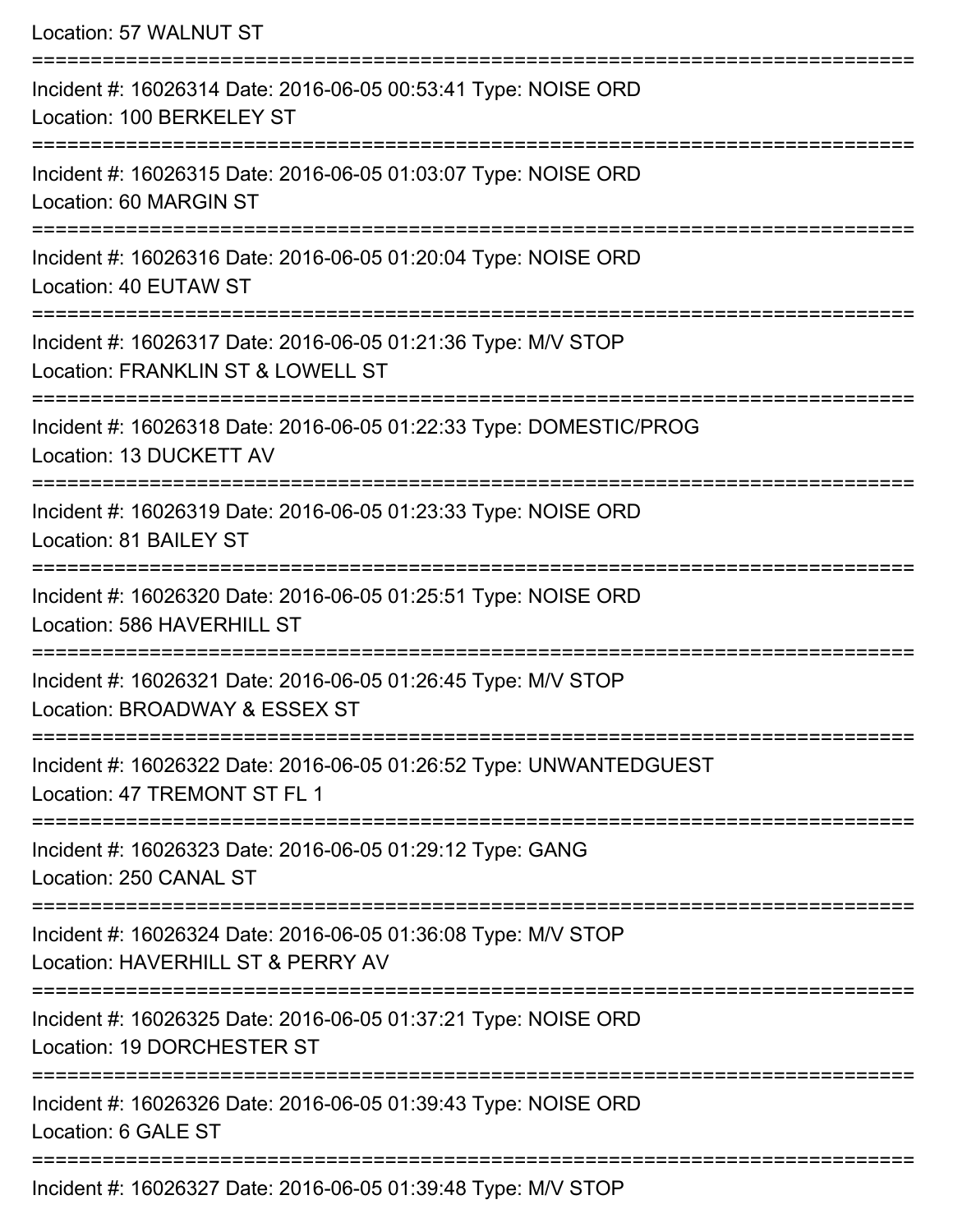| Incident #: 16026328 Date: 2016-06-05 01:42:21 Type: M/V STOP<br>Location: HAMPSHIRE ST & HAVERHILL ST |
|--------------------------------------------------------------------------------------------------------|
| Incident #: 16026329 Date: 2016-06-05 01:43:32 Type: M/V STOP<br><b>Location: MARSTON ST</b>           |
| Incident #: 16026330 Date: 2016-06-05 01:43:48 Type: M/V STOP<br>Location: PARKER ST & SALEM ST        |
| Incident #: 16026331 Date: 2016-06-05 01:48:15 Type: SUS PERS/MV<br>Location: 46 AMESBURY ST           |
| Incident #: 16026332 Date: 2016-06-05 01:48:29 Type: M/V STOP<br>Location: MERRIMACK ST & S UNION ST   |
| Incident #: 16026333 Date: 2016-06-05 01:50:44 Type: M/V STOP<br>Location: JACKSON ST & METHUEN ST     |
| Incident #: 16026334 Date: 2016-06-05 01:53:48 Type: NOISE ORD<br>Location: 33 WILMOT ST               |
| Incident #: 16026340 Date: 2016-06-05 01:55:21 Type: M/V STOP<br><b>Location: WILLIAM ST</b>           |
| Incident #: 16026335 Date: 2016-06-05 01:56:26 Type: NOISE ORD<br>Location: 54 BOXFORD ST              |
| Incident #: 16026336 Date: 2016-06-05 01:57:37 Type: TOW OF M/V<br>Location: 38 BRADFORD ST            |
| Incident #: 16026337 Date: 2016-06-05 02:00:24 Type: NOISE ORD<br>Location: 19 BIGELOW ST              |
| Incident #: 16026338 Date: 2016-06-05 02:00:51 Type: NOISE ORD<br>Location: CLIFTON ST & GROTON ST     |
| Incident #: 16026339 Date: 2016-06-05 02:03:35 Type: NOISE ORD<br>Location: 130 BUTLER                 |
| Incident #: 16026341 Date: 2016-06-05 02:08:00 Type: SUS PERS/MV                                       |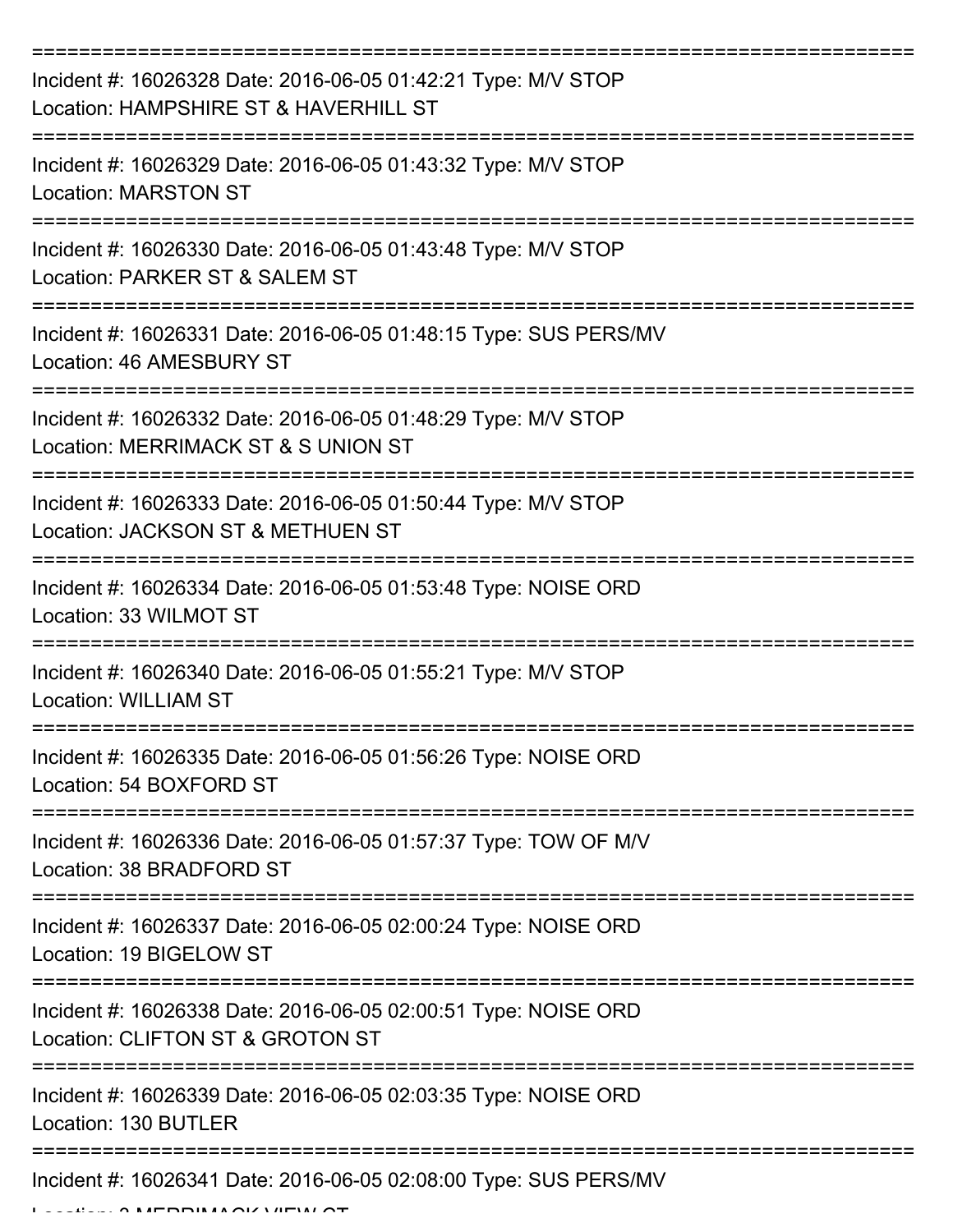| Incident #: 16026342 Date: 2016-06-05 02:11:49 Type: NOISE ORD<br>Location: BOXFORD ST & PHILLIPS ST           |
|----------------------------------------------------------------------------------------------------------------|
| Incident #: 16026343 Date: 2016-06-05 02:12:31 Type: NOISE ORD<br>Location: 11 LAWRENCE ST #805                |
| Incident #: 16026344 Date: 2016-06-05 02:15:33 Type: NOISE ORD<br>Location: 25 CHESTER ST                      |
| Incident #: 16026346 Date: 2016-06-05 02:16:05 Type: NOISE ORD<br>Location: 60 SPRINGFIELD ST                  |
| Incident #: 16026345 Date: 2016-06-05 02:16:29 Type: NOISE ORD<br>Location: 12 TEXAS AV                        |
| Incident #: 16026348 Date: 2016-06-05 02:18:59 Type: DISORDERLY<br>Location: BROADWAY & HAVERHILL ST           |
| Incident #: 16026347 Date: 2016-06-05 02:19:20 Type: BUILDING CHK<br>Location: SAM'S FOOD STORE / 389 BROADWAY |
| Incident #: 16026349 Date: 2016-06-05 02:23:10 Type: LOUD NOISE<br>Location: 30 WILMOT ST                      |
| Incident #: 16026350 Date: 2016-06-05 02:24:49 Type: M/V STOP<br>Location: BROADWAY & ESSEX ST                 |
| Incident #: 16026351 Date: 2016-06-05 02:26:56 Type: NOISE ORD<br>Location: 122 MYRTLE ST FL 1                 |
| Incident #: 16026352 Date: 2016-06-05 02:31:01 Type: SUICIDE ATTEMPT<br>Location: 36 SPRINGFIELD ST            |
| Incident #: 16026353 Date: 2016-06-05 02:33:57 Type: UNKNOWN PROB<br>Location: 81 BAILEY ST                    |
| Incident #: 16026354 Date: 2016-06-05 02:40:48 Type: A&B D/W PAST<br><b>Location: 1 GENERAL ST</b>             |
| Incident #: 16026355 Date: 2016-06-05 02:44:59 Type: FIGHT                                                     |

Location: MAGINNIS AV & SULLIVAN AV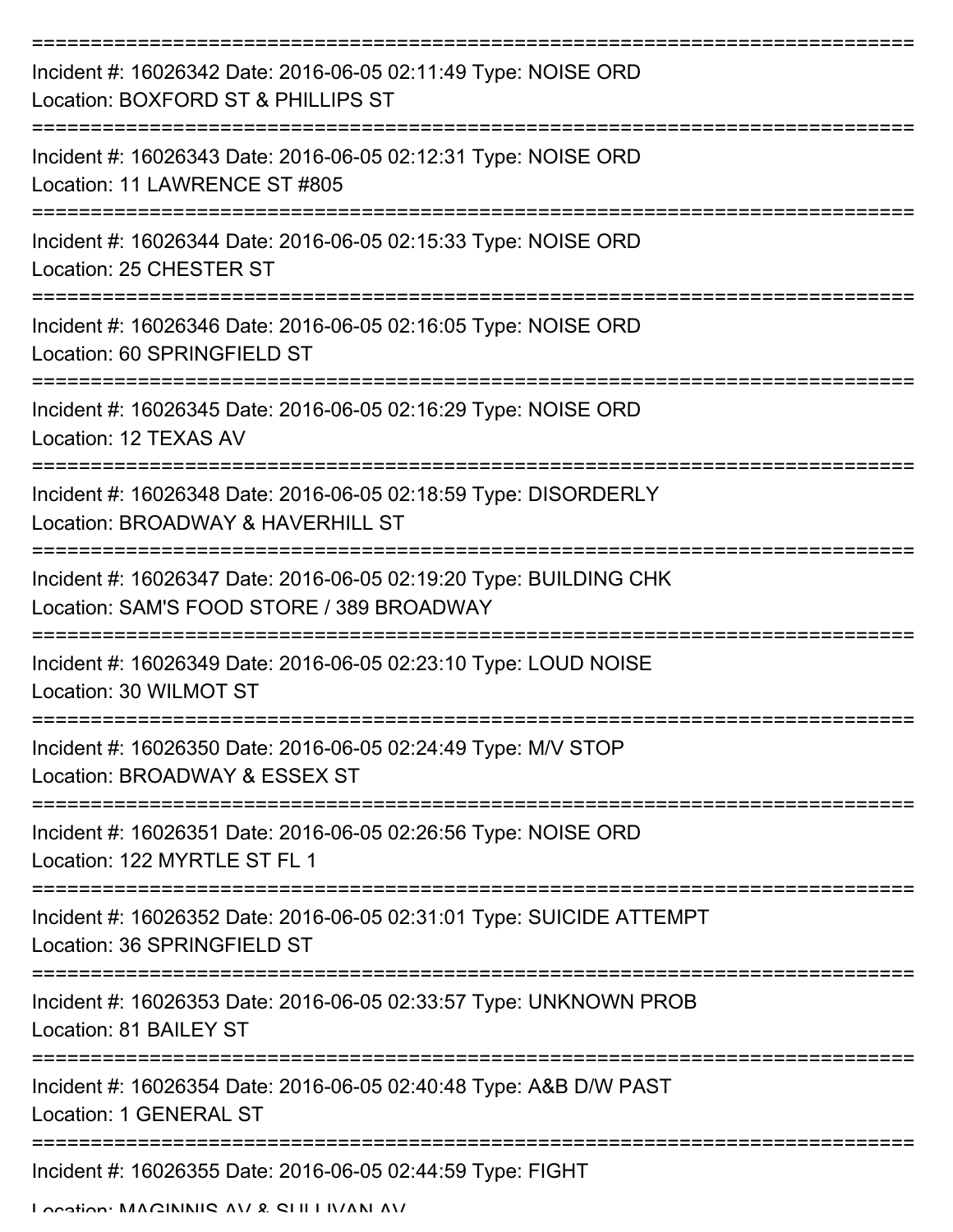| Incident #: 16026356 Date: 2016-06-05 02:48:08 Type: NOISE ORD<br>Location: CORNISH ST & MONTGOMERY ST<br>===========================    |
|------------------------------------------------------------------------------------------------------------------------------------------|
| Incident #: 16026357 Date: 2016-06-05 03:00:16 Type: DISORDERLY<br>Location: 7 DURHAM ST                                                 |
| Incident #: 16026359 Date: 2016-06-05 03:02:08 Type: BUILDING CHK<br>Location: LEONARD SCHOOL / 60 ALLEN ST<br>:======================== |
| Incident #: 16026358 Date: 2016-06-05 03:02:23 Type: M/V STOP<br>Location: ESSEX ST & NEWBURY ST<br>----------------                     |
| Incident #: 16026360 Date: 2016-06-05 03:03:10 Type: FIGHT<br>Location: 57 DUCKETT AV                                                    |
| Incident #: 16026361 Date: 2016-06-05 03:06:22 Type: SUICIDE ATTEMPT<br>Location: 41 RAILROAD ST FL 2                                    |
| ==========================<br>Incident #: 16026362 Date: 2016-06-05 03:13:52 Type: ALARM/BURG<br>Location: FRIAS AUTO / 316 BROADWAY     |
| Incident #: 16026363 Date: 2016-06-05 03:14:29 Type: A&B PROG<br>Location: EVERETT MILLS / 15 UNION ST                                   |
| Incident #: 16026364 Date: 2016-06-05 03:17:27 Type: DISORDERLY<br>Location: 75 HAVERHILL ST                                             |
| Incident #: 16026365 Date: 2016-06-05 03:20:07 Type: NOISE ORD<br>Location: 97 RAILROAD ST                                               |
| Incident #: 16026366 Date: 2016-06-05 03:20:42 Type: NOISE ORD<br>Location: 168 PROSPECT ST                                              |
| Incident #: 16026367 Date: 2016-06-05 03:23:58 Type: UNWANTEDGUEST<br>Location: 7-11 / 703 HAVERHILL ST                                  |
| Incident #: 16026368 Date: 2016-06-05 03:26:25 Type: FIGHT<br>Location: 168 PROSPECT ST                                                  |
| Incident #: 16026369 Date: 2016-06-05 03:28:00 Type: NOISE ORD<br>Location: BROADWAY & HAVERHILL ST FL 2                                 |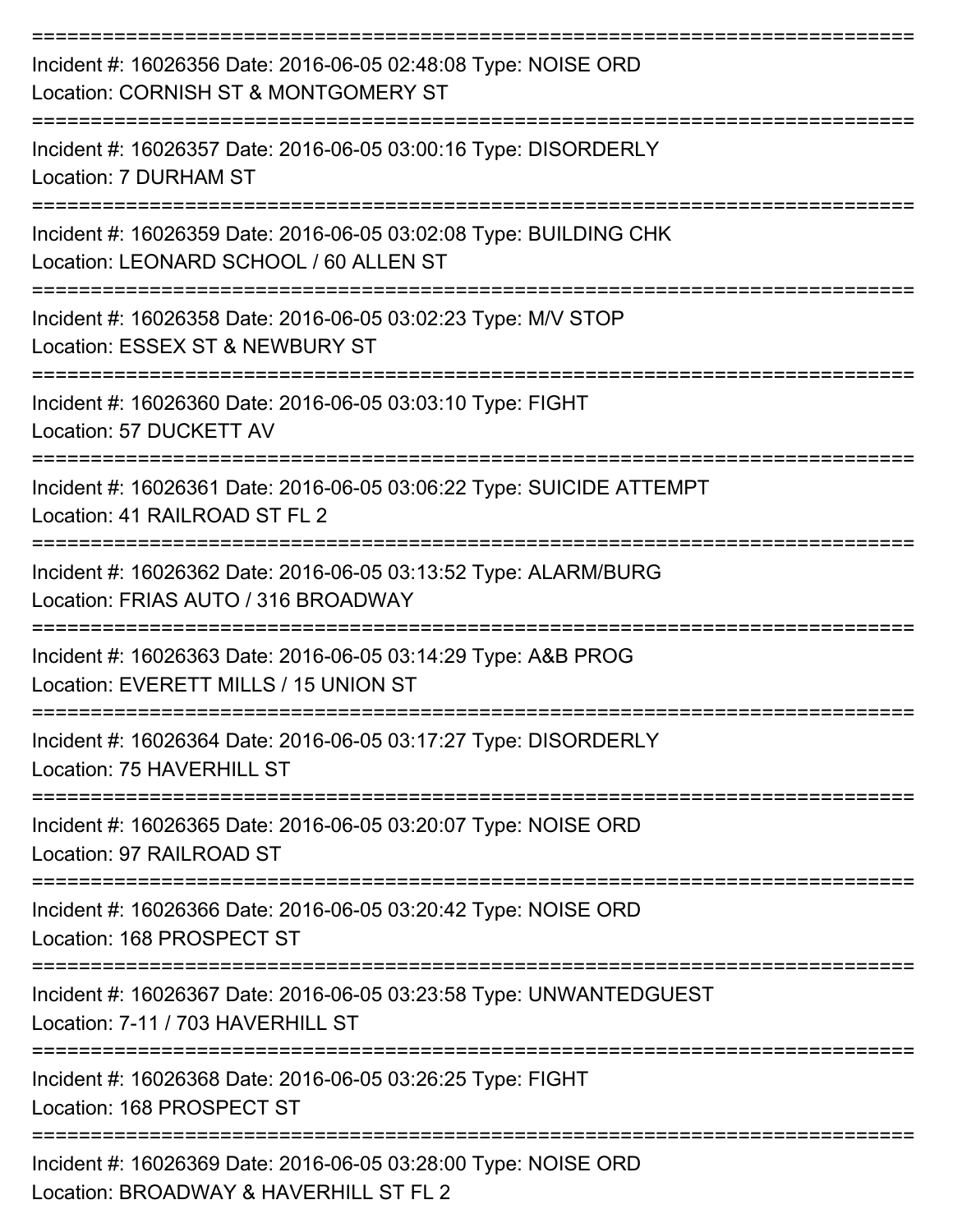| Incident #: 16026370 Date: 2016-06-05 03:40:52 Type: HIT & RUN M/V<br>Location: 615 BROADWAY                                        |
|-------------------------------------------------------------------------------------------------------------------------------------|
| Incident #: 16026371 Date: 2016-06-05 04:17:31 Type: NOISE ORD<br>Location: 32 MARGIN ST FL 1                                       |
| Incident #: 16026372 Date: 2016-06-05 06:03:10 Type: ASSIST FIRE<br>Location: 67 MILTON ST                                          |
| Incident #: 16026373 Date: 2016-06-05 07:50:56 Type: WARRANT SERVE<br>Location: 42 EUTAW ST                                         |
| Incident #: 16026374 Date: 2016-06-05 07:54:18 Type: PARK & WALK<br>Location: 0 BROADWAY                                            |
| Incident #: 16026375 Date: 2016-06-05 07:56:23 Type: CK WELL BEING<br>Location: 248 BROADWAY #217                                   |
| Incident #: 16026376 Date: 2016-06-05 08:35:16 Type: M/V STOP<br>Location: 63 EVERETT ST                                            |
| Incident #: 16026377 Date: 2016-06-05 08:37:04 Type: M/V STOP<br>Location: ANDOVER ST & BEACON ST                                   |
| Incident #: 16026378 Date: 2016-06-05 09:03:18 Type: PARK & WALK<br>Location: BRADFORD ST & BROADWAY                                |
| --------------------------<br>Incident #: 16026379 Date: 2016-06-05 09:03:23 Type: DOMESTIC/PROG<br>Location: 89 DORCHESTER ST FL 2 |
| Incident #: 16026380 Date: 2016-06-05 09:34:03 Type: M/V STOP<br>Location: 40 JUNIPER ST                                            |
| Incident #: 16026381 Date: 2016-06-05 09:48:01 Type: AUTO ACC/NO PI<br>Location: BERKELEY ST & E HAVERHILL ST                       |
| Incident #: 16026382 Date: 2016-06-05 09:48:11 Type: M/V STOP<br>Location: ANDOVER ST & WINTHROP AV                                 |
| Incident #: 16026383 Date: 2016-06-05 09:50:22 Type: MISSING PERS<br>Location: 334 HOWARD ST FL 2                                   |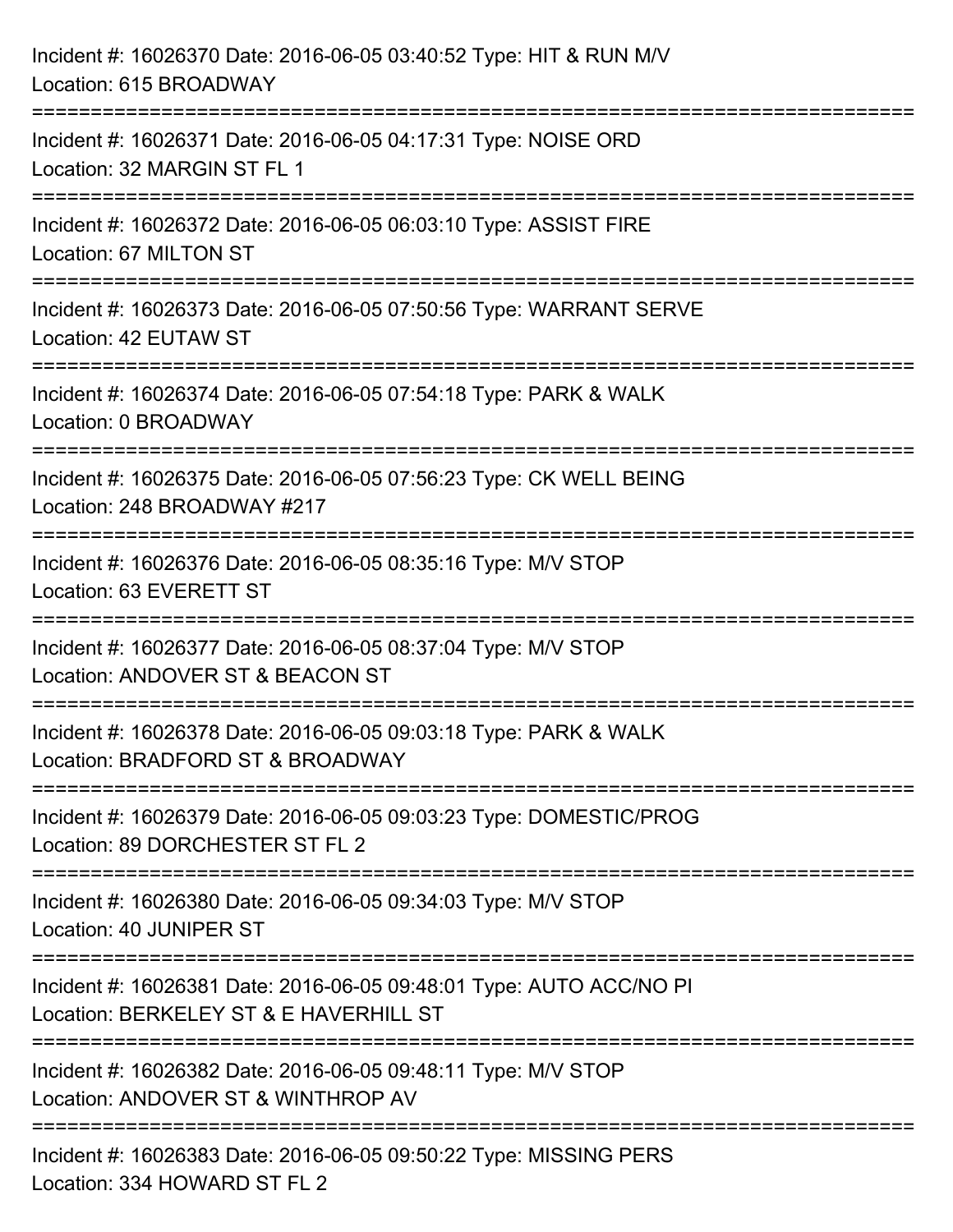| Incident #: 16026384 Date: 2016-06-05 09:56:10 Type: M/V STOP<br>Location: S UNION ST & WINTHROP AV                        |
|----------------------------------------------------------------------------------------------------------------------------|
| Incident #: 16026385 Date: 2016-06-05 09:58:18 Type: ALARM/HOLD<br>Location: SPRINT / 160 WINTHROP AV                      |
| Incident #: 16026386 Date: 2016-06-05 10:06:22 Type: PARK & WALK<br>Location: BROADWAY & BRADFORD<br>===================   |
| Incident #: 16026387 Date: 2016-06-05 10:15:18 Type: M/V STOP<br>Location: 205 BROADWAY                                    |
| Incident #: 16026388 Date: 2016-06-05 10:24:27 Type: M/V STOP<br>Location: CENTRAL BRIDGE / 0 MERRIMACK ST                 |
| Incident #: 16026389 Date: 2016-06-05 10:27:28 Type: M/V STOP<br>Location: ANDOVER ST & S BROADWAY                         |
| Incident #: 16026390 Date: 2016-06-05 10:48:24 Type: THREATS<br>Location: HABIT-OPCO / 10 EMBANKMENT RD                    |
| Incident #: 16026391 Date: 2016-06-05 10:56:25 Type: MAL DAMAGE<br>Location: 2 MUSEUM SQ                                   |
| Incident #: 16026392 Date: 2016-06-05 10:57:51 Type: PARK & WALK<br>Location: BRADFORD ST & BROADWAY                       |
| Incident #: 16026393 Date: 2016-06-05 11:04:00 Type: MAL DAMAGE<br>Location: 20 JASPER ST                                  |
| Incident #: 16026394 Date: 2016-06-05 11:05:59 Type: M/V STOP<br>Location: 205 BROADWAY                                    |
| Incident #: 16026395 Date: 2016-06-05 11:11:35 Type: STOL/MV/PAS<br>Location: 96 SARATOGA ST                               |
| ========================<br>Incident #: 16026396 Date: 2016-06-05 11:34:07 Type: STOL/MV/PAS<br>Location: 200 PARKER ST #2 |
| Incident #: 16026397 Date: 2016-06-05 11:43:48 Type: MEDIC SUPPORT<br>Location: 94 NESMITH ST FL 2                         |

===========================================================================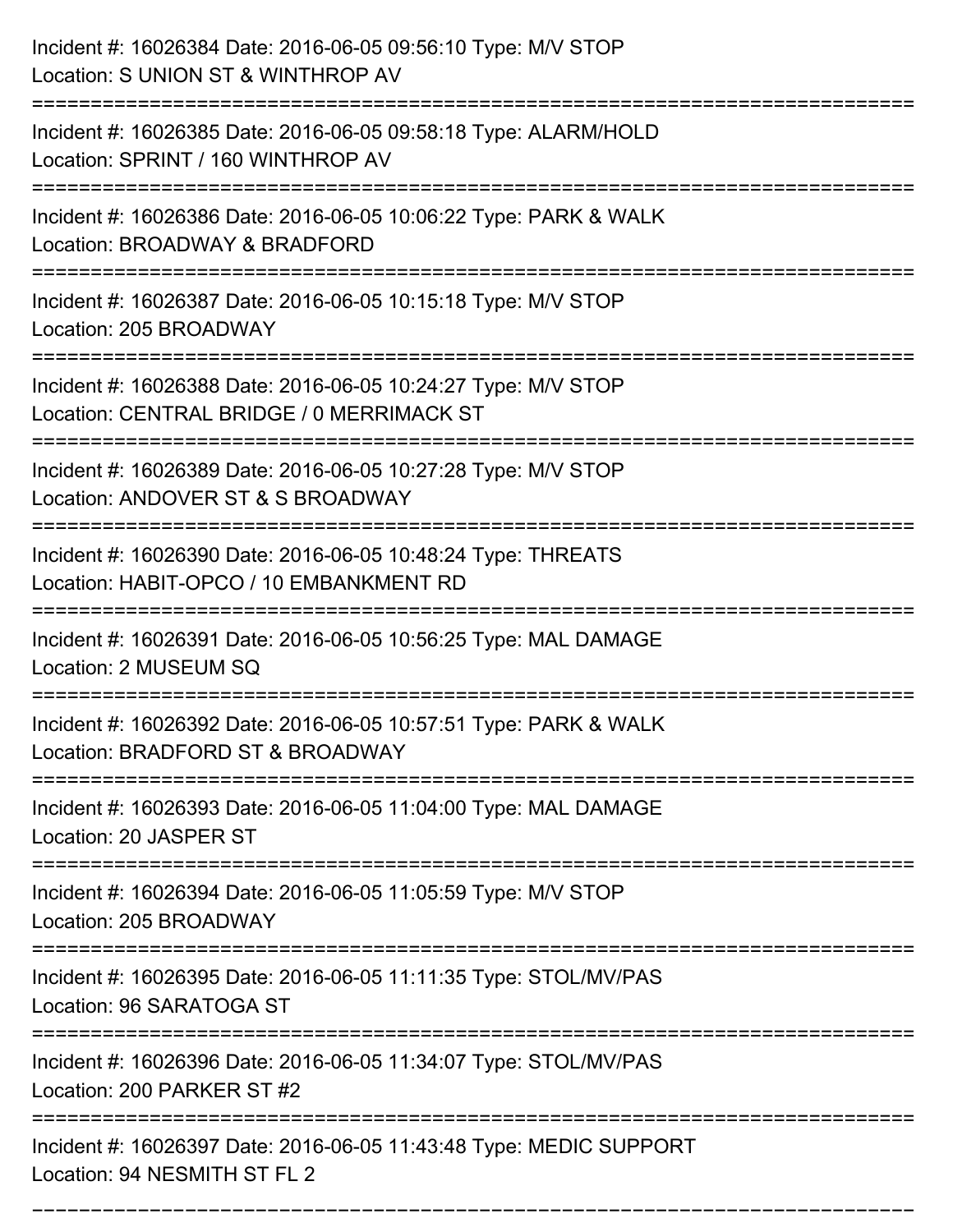| Incident #: 16026398 Date: 2016-06-05 12:08:14 Type: M/V STOP<br>Location: HAMPSHIRE ST & LEBANON ST                                     |
|------------------------------------------------------------------------------------------------------------------------------------------|
| ================================<br>Incident #: 16026399 Date: 2016-06-05 12:29:52 Type: PARK & WALK<br>Location: BRADFORD ST & BROADWAY |
| Incident #: 16026400 Date: 2016-06-05 12:35:27 Type: NOISE ORD<br>Location: 33 BIGELOW ST                                                |
| Incident #: 16026401 Date: 2016-06-05 12:48:04 Type: DOMESTIC/PROG<br>Location: 290 HOWARD ST FL 3<br>:=====================             |
| Incident #: 16026402 Date: 2016-06-05 12:49:37 Type: SUS PERS/MV<br>Location: 23 THORNDIKE ST                                            |
| Incident #: 16026403 Date: 2016-06-05 13:04:23 Type: STOLEN PROP<br>Location: 177 S UNION ST #221                                        |
| Incident #: 16026404 Date: 2016-06-05 13:09:16 Type: MEDIC SUPPORT<br>Location: 245 BROADWAY #11                                         |
| Incident #: 16026405 Date: 2016-06-05 13:20:41 Type: DOMESTIC/PROG<br>Location: 139 WATER ST                                             |
| Incident #: 16026406 Date: 2016-06-05 13:23:50 Type: AUTO ACC/NO PI<br>Location: CENTRE ST & WILLOW ST                                   |
| Incident #: 16026407 Date: 2016-06-05 13:44:39 Type: ALARM/BURG<br>Location: LAWRENCE TANK / 26 WENDELL ST                               |
| Incident #: 16026408 Date: 2016-06-05 13:48:56 Type: NOISE ORD<br>Location: 481 HAVERHILL ST                                             |
| Incident #: 16026409 Date: 2016-06-05 14:08:37 Type: SUICIDE ATTEMPT<br>Location: COMMON ST & JACKSON ST                                 |
| Incident #: 16026410 Date: 2016-06-05 14:27:21 Type: AUTO ACC/NO PI<br><b>Location: FOSTER ST</b>                                        |
| Incident #: 16026411 Date: 2016-06-05 14:32:26 Type: M/V STOP<br>Location: ANDOVER ST & WINTHROP AV                                      |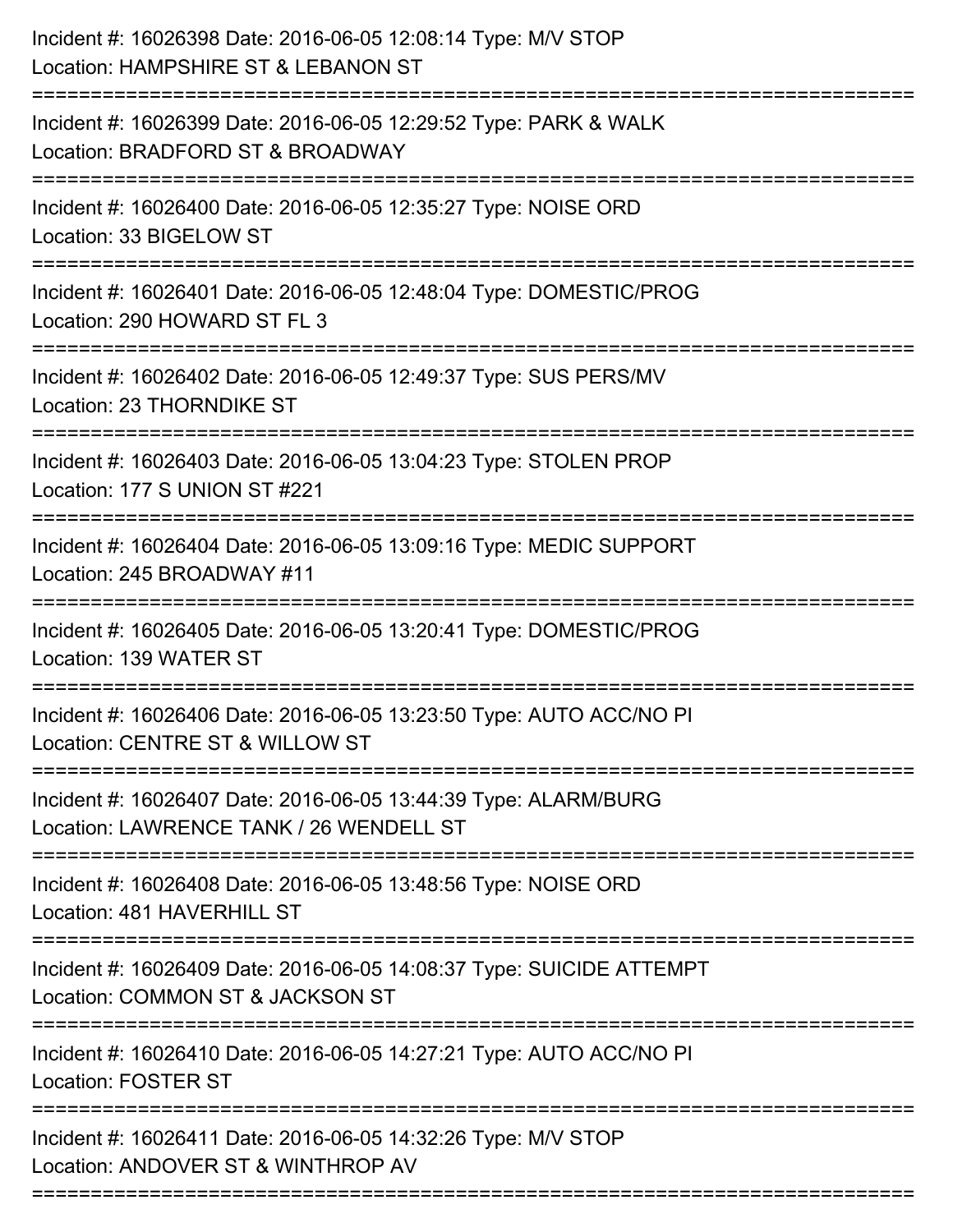Location: 54 NEWBURY ST =========================================================================== Incident #: 16026413 Date: 2016-06-05 14:56:23 Type: NOISE ORD Location: 448 LOWELL ST =========================================================================== Incident #: 16026414 Date: 2016-06-05 15:02:15 Type: B&E/MV/PAST Location: 78 AVON ST =========================================================================== Incident #: 16026415 Date: 2016-06-05 15:06:18 Type: INVEST CONT Location: 257 BROADWAY =========================================================================== Incident #: 16026416 Date: 2016-06-05 15:11:12 Type: RECOV/STOL/MV Location: COMMON ST & FRANKLIN ST =========================================================================== Incident #: 16026417 Date: 2016-06-05 15:15:07 Type: M/V STOP Location: CENTRE ST & WALNUT ST =========================================================================== Incident #: 16026418 Date: 2016-06-05 15:41:15 Type: ABAND MV Location: 1 PROVIDENCE ST =========================================================================== Incident #: 16026419 Date: 2016-06-05 15:50:30 Type: STOL/MV/PAS Location: 11 BODWELL ST #2 =========================================================================== Incident #: 16026420 Date: 2016-06-05 15:57:18 Type: DISTURBANCE Location: 25 SUMMER ST FL 2NDFL =========================================================================== Incident #: 16026421 Date: 2016-06-05 16:03:49 Type: SUS PERS/MV Location: MERRIMACK ST & S BROADWAY =========================================================================== Incident #: 16026422 Date: 2016-06-05 16:11:37 Type: TENANT PROB Location: 22 CONDUIT ST FL 3 =========================================================================== Incident #: 16026423 Date: 2016-06-05 16:12:24 Type: M/V STOP Location: CENTRAL BRIDGE =========================================================================== Incident #: 16026424 Date: 2016-06-05 16:27:25 Type: M/V STOP Location: 205 BROADWAY =========================================================================== Incident #: 16026425 Date: 2016-06-05 16:42:15 Type: HIT & RUN M/V

Location: ERVING AV & WILMOT ST

Incident #: 16026426 Date: 2016 06 05 16:43:10 Type: M/V STOP

===========================================================================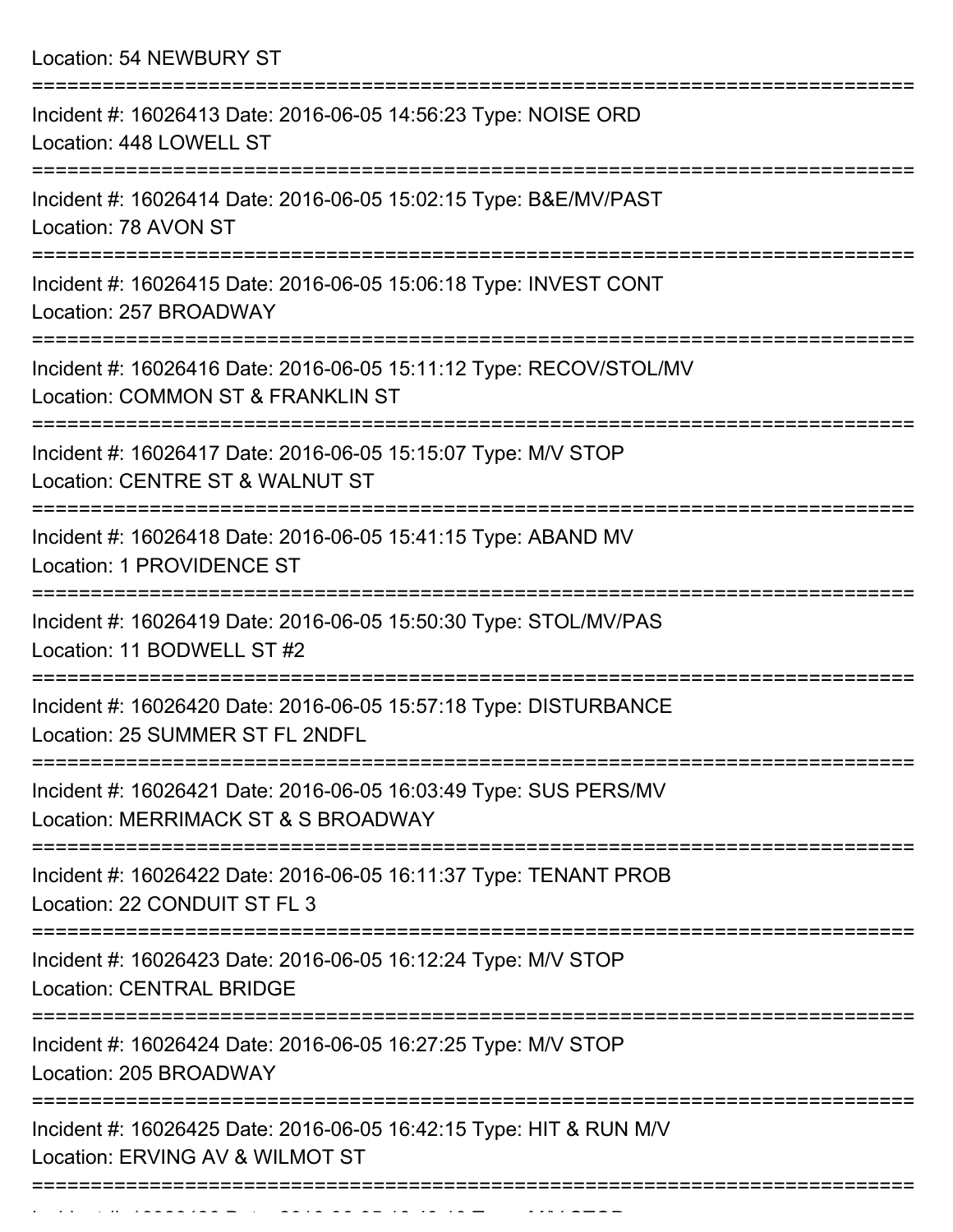Location: BROADWAY & LOWELL =========================================================================== Incident #: 16026427 Date: 2016-06-05 16:55:13 Type: NOISE ORD Location: 15 CROSS ST =========================================================================== Incident #: 16026428 Date: 2016-06-05 17:11:04 Type: UNWANTEDGUEST Location: 275 WATER ST FL 1 =========================================================================== Incident #: 16026429 Date: 2016-06-05 17:17:08 Type: UNWANTEDGUEST Location: 550 BROADWAY =========================================================================== Incident #: 16026430 Date: 2016-06-05 17:29:08 Type: ALARM/BURG Location: COMMONWEALTH MOTORS / 1 COMMONWEALTH DR =========================================================================== Incident #: 16026431 Date: 2016-06-05 17:52:15 Type: 911 HANG UP Location: 60 E PLEASANT ST =========================================================================== Incident #: 16026432 Date: 2016-06-05 18:01:01 Type: ALARM/BURG Location: 91 GLENN ST =========================================================================== Incident #: 16026433 Date: 2016-06-05 18:08:35 Type: MAN DOWN Location: 178 LAWRENCE ST =========================================================================== Incident #: 16026434 Date: 2016-06-05 18:30:41 Type: MV/BLOCKING Location: 129 TRENTON ST =========================================================================== Incident #: 16026435 Date: 2016-06-05 18:34:18 Type: NOISE ORD Location: 4 SHERIDAN ST =========================================================================== Incident #: 16026437 Date: 2016-06-05 18:54:15 Type: MISSING PERS Location: 84 MARSTON ST #B =========================================================================== Incident #: 16026436 Date: 2016-06-05 18:57:39 Type: PRISONER CHK Location: 90 LOWELL ST =========================================================================== Incident #: 16026438 Date: 2016-06-05 19:14:41 Type: FIGHT Location: CHESTNUT ST & WHITE ST =========================================================================== Incident #: 16026439 Date: 2016-06-05 19:17:45 Type: VIO CITY ORD Location: GRAICHEN TER & PARK ST ==================================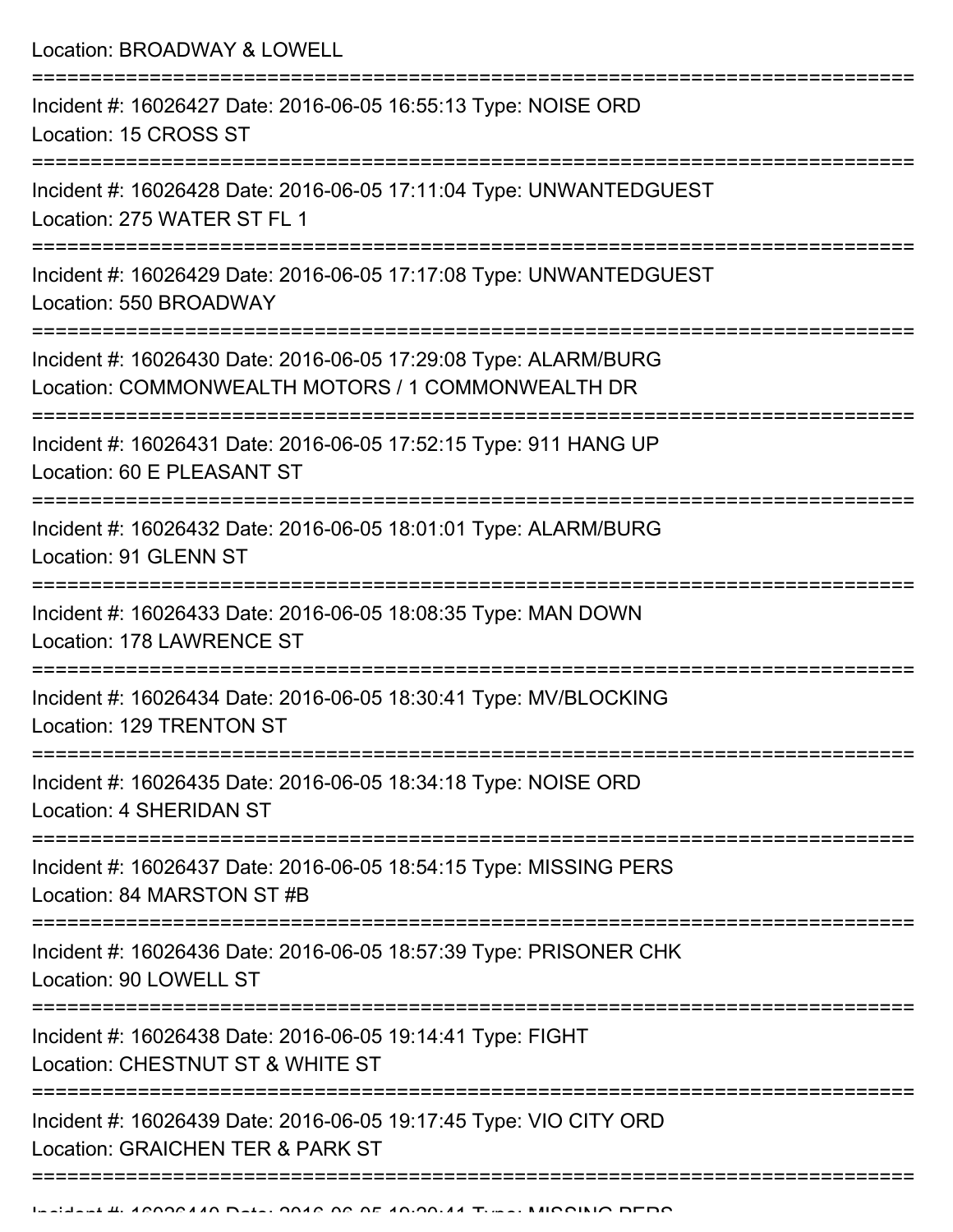| Location: 84 MARSTON ST #B                                                                                                                                          |
|---------------------------------------------------------------------------------------------------------------------------------------------------------------------|
| Incident #: 16026441 Date: 2016-06-05 19:23:15 Type: WARRANT SERVE<br>Location: 35 ROBINSON CT<br>;===================================<br>========================= |
| Incident #: 16026442 Date: 2016-06-05 19:31:14 Type: MAN DOWN<br>Location: 247 PARK ST                                                                              |
| Incident #: 16026443 Date: 2016-06-05 19:34:58 Type: FIGHT<br>Location: LAWRENCE ST & PARK ST<br>:====================================                              |
| Incident #: 16026444 Date: 2016-06-05 19:40:35 Type: AUTO ACC/NO PI<br>Location: MERRIMACK ST & S UNION ST<br>=======================                               |
| Incident #: 16026445 Date: 2016-06-05 19:45:11 Type: LARCENY/PAST<br>Location: 304 JACKSON ST                                                                       |
| Incident #: 16026446 Date: 2016-06-05 19:45:52 Type: ABAND MV<br>Location: 48 CEDAR ST                                                                              |
| Incident #: 16026447 Date: 2016-06-05 19:48:43 Type: MEDIC SUPPORT<br>Location: 14 MCFARLIN CT                                                                      |
| Incident #: 16026448 Date: 2016-06-05 19:52:34 Type: MEDIC SUPPORT<br>Location: 11 DAISY ST FL 3                                                                    |
| Incident #: 16026449 Date: 2016-06-05 19:59:11 Type: MV/BLOCKING<br>Location: 16 CLARENCE TER                                                                       |
| Incident #: 16026450 Date: 2016-06-05 20:03:12 Type: UNWANTEDGUEST<br>Location: 41 WEST ST FL 2                                                                     |
| Incident #: 16026451 Date: 2016-06-05 20:31:02 Type: MAL DAMAGE<br>Location: 383 HAVERHILL ST #30                                                                   |
| Incident #: 16026452 Date: 2016-06-05 20:32:15 Type: M/V STOP<br>Location: WINTHROP AV                                                                              |
| Incident #: 16026453 Date: 2016-06-05 20:33:05 Type: M/V STOP<br><b>Location: MARSTON ST</b>                                                                        |
| $\cdots$                                                                                                                                                            |

Incident #: 16026454 Date: 2016-06-05 20:34:36 Type: ALARM/BURG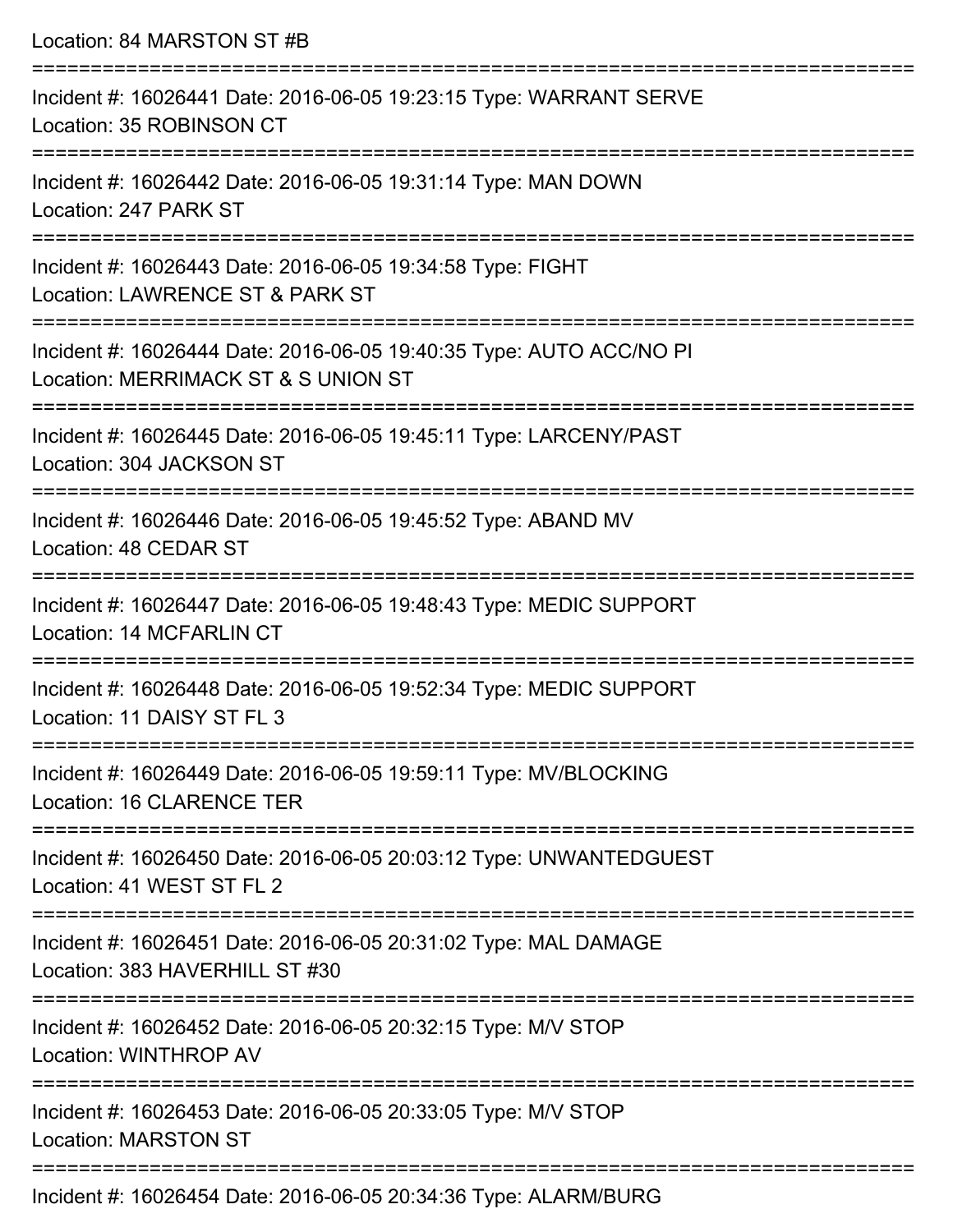| Incident #: 16026455 Date: 2016-06-05 20:37:17 Type: GENERAL SERV<br>Location: CROSS ST & HOLLY ST                               |
|----------------------------------------------------------------------------------------------------------------------------------|
| Incident #: 16026456 Date: 2016-06-05 20:58:26 Type: DOMESTIC/PROG<br>Location: 62 MELVIN ST                                     |
| Incident #: 16026457 Date: 2016-06-05 21:06:50 Type: DISTURBANCE<br>Location: 122 MYRTLE ST FL 1                                 |
| Incident #: 16026458 Date: 2016-06-05 21:31:18 Type: CK WELL BEING<br>Location: 260 E HAVERHILL ST #20                           |
| Incident #: 16026460 Date: 2016-06-05 21:51:49 Type: NOISE ORD<br>Location: 67 EASTON ST                                         |
| Incident #: 16026459 Date: 2016-06-05 21:53:00 Type: DISTURBANCE<br>Location: 292 JACKSON ST                                     |
| Incident #: 16026461 Date: 2016-06-05 21:56:39 Type: UNWANTEDGUEST<br>Location: 42 BRADFORD ST #1A                               |
| Incident #: 16026462 Date: 2016-06-05 22:07:26 Type: M/V STOP<br>Location: EMBANKMENT RD & ESSEX ST                              |
| Incident #: 16026463 Date: 2016-06-05 22:09:54 Type: CLOSE STREET<br>Location: 100 MARSTON ST                                    |
| ==============================<br>Incident #: 16026464 Date: 2016-06-05 22:14:32 Type: WARRANT SERVE<br>Location: 35 ROBINSON CT |
| Incident #: 16026465 Date: 2016-06-05 22:15:44 Type: HIT & RUN M/V<br>Location: 48 SHATTUCK ST                                   |
| Incident #: 16026466 Date: 2016-06-05 22:25:42 Type: DISTURBANCE<br>Location: 562 ANDOVER ST                                     |
| Incident #: 16026467 Date: 2016-06-05 22:28:01 Type: TRESPASSING<br>Location: 76 MELVIN ST                                       |
| Incident #: 16026468 Date: 2016-06-05 22:30:13 Type: NOISE ORD                                                                   |